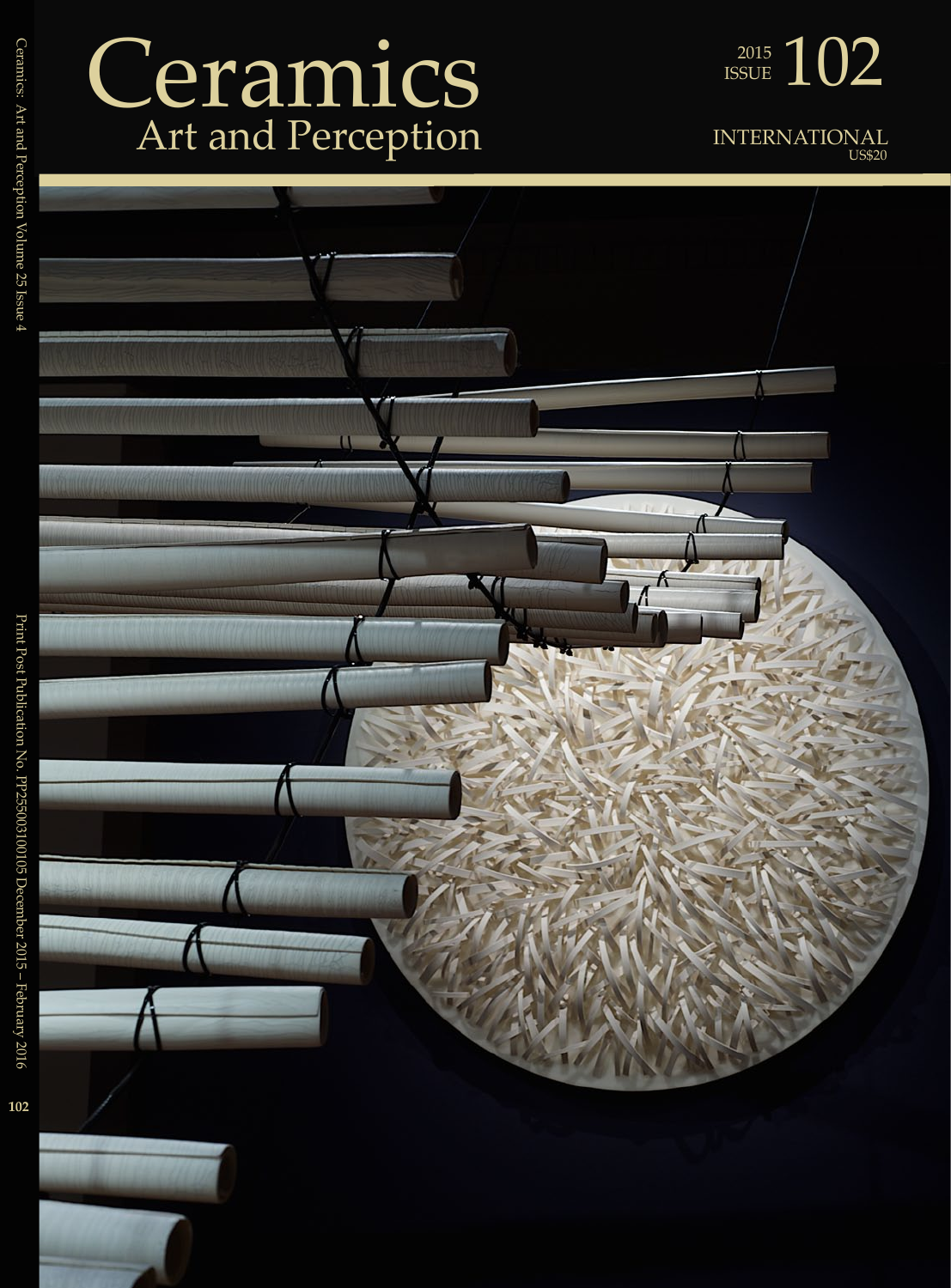## *Connection X Connection* Paula Murray

*A Review by Christian Bernard Singer*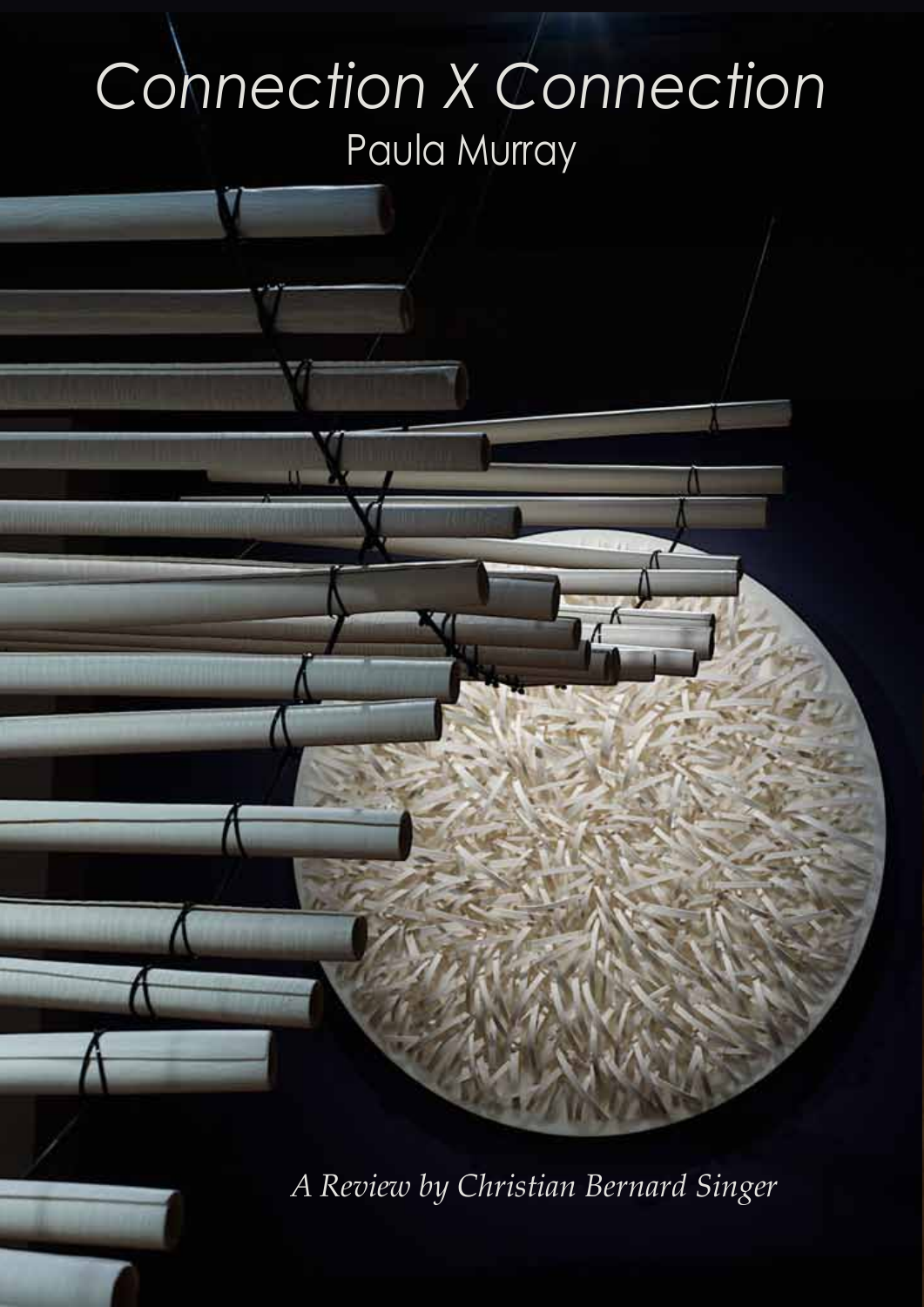$\mathbf{z}_{\mathbf{q}}$ 

**PAULA MURRAY'S POWERFULLY CONTEMPLATIVE**<br>
et espace Odyssée in Gatineau, Quebec inspires<br>
awe while inviting a relationship with the intangible exhibition *Connection X Connexion* at Art-image et espace Odyssée in Gatineau, Quebec inspires self. At the heart of the exhibition of new work is an installation of 95 suspended porcelain scrolls, forming a series of swagging crisscrossing bridges that run the full length of the gallery. On the wall behind the hanging scrolls is a large white ceramic disk covered by hundreds of flat strips curling back

and overlapping each other. As the installation moves toward the foreground, progressive piles of scroll debris, like a trace of missteps, are scattered on six additional blue disks below the bridge until it finally meets the floor in a quiet explosion of unfurling scrolls. Lights shining through the bridge leave ghostly shadows like ephemeral memories that time will eventually erase. Evoking the passage of time, the scrolls are fragile and brittle, resembling birch bark or ancient parchment and yet, being ceramic,

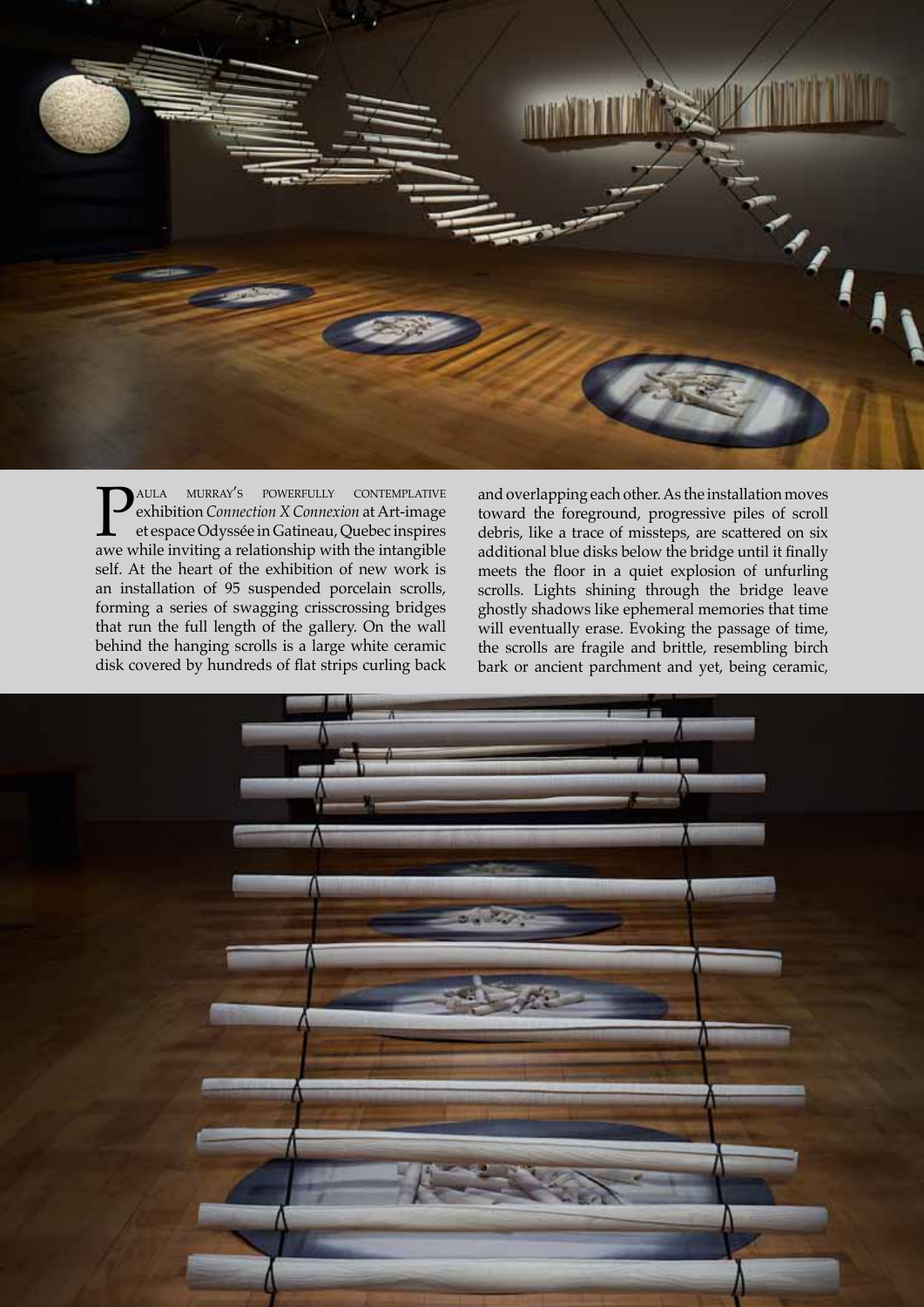

they have the permanence of stone. Murray's expert manipulation of her material is obvious as the delicate linear cracklings within each scroll suggest intentional markings like a form of ancient writing. This notion is echoed in a complementary work from the artist's *Sanctuary* series. On a side wall, two long wooden shelves, still bearing the traces of their organic origins, hold an assortment of standing

scrolls that oscillate between an old-growth forest and a library of ancient universal knowledge.

The bridges of paper-thin scrolls conjure images of precarious crossings between two mountains where any of a number of steps might give way under the weight of the traveller. Metaphorically, the bridge spans the world of ideas, information and spiritual concerns. Thoughts and beliefs are non-physical and